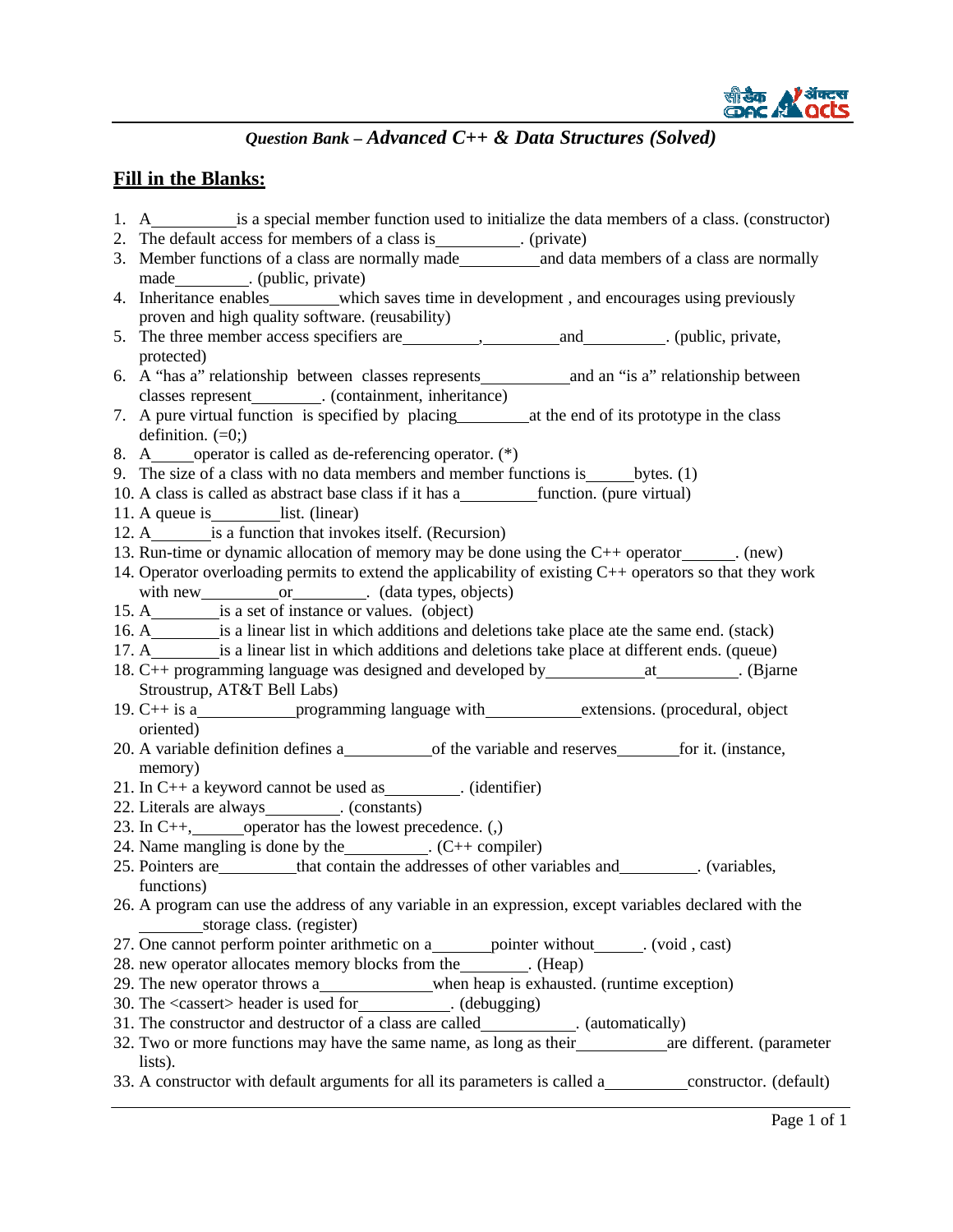*ACTS National Resource Center, Pune*



- 34. Static member functions can access only the data members of a class. (Static) 35. The two types of polymorphism is : \_\_\_\_\_\_\_\_\_\_\_\_\_\_&\_\_\_\_\_\_\_\_\_\_\_\_. (Run time and compile time.)  $36. A file stream is an extension of a *stream*. (console)$ 37. The Standard Template Library(STL) is a library of \_\_\_\_\_\_\_\_\_\_templates.(container class) 38. Run time polymorphism is than the compile time polymorphism. 39. With private inheritance, public and protected members of the base class become members of the derived class. (private) 40. A tree node with no children is called a node. (leaf) 41. The shape of a binary tree if determined by the order in which values are inserted. (True) 42. In inorder traversal, the node's data is processed first, then the left and right nodes are visited. (True) 43. The STL stack container is an adapter for the state and state and STL containers. (vectors, lists, deques) 44. A data structure that point to an object of the same type, as itself is known as a data structure. (self-refrential) 45. After creating a linked list's head pointer, one should make sure it points to before using it in any operations.(NULL) 46. a node means adding it to a list, but not necessarily to the end. (inserting) 47. In a list, the last node has a pointer to the first node. (circular). 48. The block contains code that directly or indirectly might cause an exception to be thrown. (try) 49. When writing function or class template, one use a to specify a generic data type. (typeparameter) 50. A\_\_\_\_\_\_\_\_\_\_ template works with a specific data type. (specialized) 51. A\_\_\_\_\_\_\_\_\_ container uses keys to rapidly access elements. (associative) 52. are pointer-like objects used to access information stored in a container.(Iterators) 53. In some cases the class must be declared(not defined ) before a reference is made to it. This is known as \_\_\_\_\_\_\_\_\_\_. (forward declaration). 54. \_\_\_\_\_\_\_ are blue prints of a function that can be applied to different data types. (templates) 55. and are two error objects. (clog, cerr) 56. We can convert a class data type to basic data type using . (member conversion function) **Select True or False:**
- 1. Data items in a class may be public. (True)
- 2. Class members are public by default. (False)
- 3. Friend functions have access only to public members of the class. (False)
- 4. A function designed as public can be accessible by non-members of a class. (True)
- 5. Friendship is commutative. (False)
- 6. new and delete are operators. (True)
- 7. 'new' operator be overloaded ? (True)
- 8. We can implement generic classes using templates (True)
- 9. Using operator overloading we can invent new operators. (False)
- 10. Inheritance helps in making a general class into a more specific class. (True)
- 11. A base class is never used to create objects. (False)
- 12. Classes can be inherited privately. (True)
- 13. It Is legal to return local variables from a function which returns by reference. (False)
- 14. Constructors can be virtual like virtual destructors (False)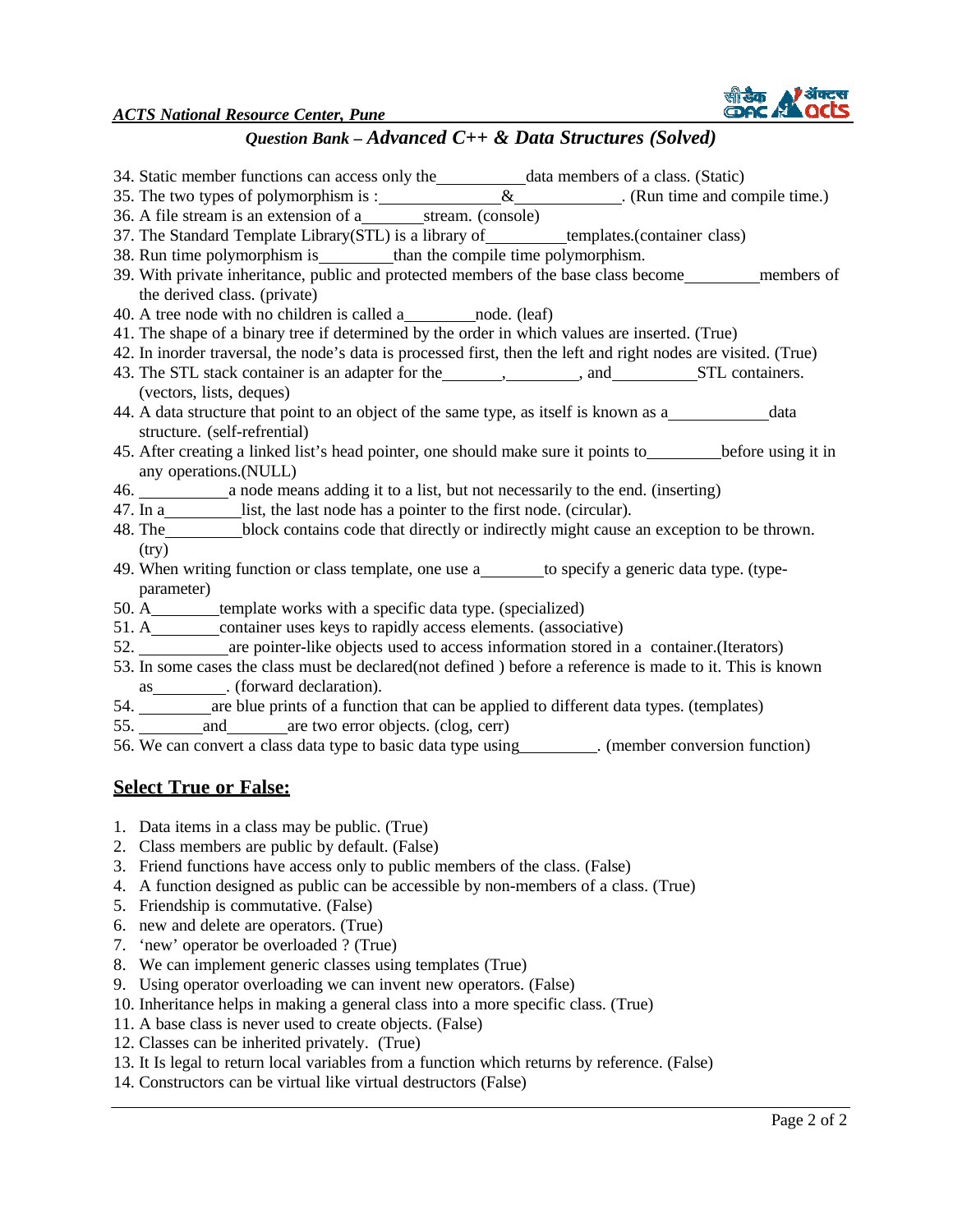

- 15. C++ is a pure object oriented programming language. (False)
- 16. In C++ one can define a function within another function. (False)
- 17. A class encapsulates the implementation and interface of a user-defined data type and constitutes an abstract data type. (True)
- 18. In c++ an identifier can begin with a \$ sign. (True)
- 19. "My Variable" is a valid identifier in C++. (False)
- 20. In C++ one can get the memory addresses of variables and functions. (True)
- 21. %= is not a operator in C++. (False)
- 22. std::cout is a standard input stream. (True)
- 23. Preprocessor #define macro and inline functions use the same mechanism. (False)
- 24. All C++ functions are recursive. (True)
- 25. The 'break' keyword is only used in the switch..case statement. (False)
- 26. The new operator returns the address and size of the memory block that it allocates. (False)
- 27. The heap storage is used for local objects. (False)
- 28. A call to a function that returns a reference can appear on either side of an assignment. (True).
- 29. It is not necessary to initialize a reference to real object when it is declared. (False)
- 30. There can be a null reference. (False)
- 31. One can change the value of a reference after it is initialized. (False)
- 32. It is nothing wrong that a function returning a reference to an automatic variable. (False)
- 33. One can apply pointer arithmetic with reference variables. (False)
- 34. The preprocessor processes source code before the compiler does. (True)
- 35. A class is a basic unit of object-oriented programming. (False)
- 36. A function template defines a parameterized nonmember function, which enables a program to call the same function with different types of arguments. (True)
- 37. Destructors can be overloaded. (False)
- 38. Static data members cannot be private. (False)
- 39. Static member functions can use this pointer. (False)
- 40. One cannot use enumerations in a class. (False)
- 41. One cannot create an object of a virtual class. (False)
- 42. The push operation inserts an element at the end of a stack. (False)
- 43. It is not necessary for each node in a linked list to have a self-referential pointer. (False)
- 44. In physical memory, the nodes in a linked list may be scattered around. (True)
- 45. When the head pointer points to NULL, it signifies an empty list. (True)
- 46. Linked list are not superior to STL vectors. (False)
- 47. Deleting a node in a linked list is a simple matter of using the delete operator to free the node's memory. (False)
- 48. A class that builds a linked list should destroy the list in the class destructor. (True)
- 49. Once an exception has been throwe, it is not possible for the program to jump back to the throw point. (True)
- 50. In C++, only one catch block can handle all the exceptions. (True)
- 51. It is not possible to rethrow an exception. (False)
- 52. There can be only one catch block in a program.(False)
- 53. When an exception if throw, but not caught, the program ignorers the error. (False)
- 54. A class object passed to a function template must overload any operators used on the class object by the template. (True)
- 55. In the function template definition it is not necessary to use each type parameter declared in the template prefix. (False)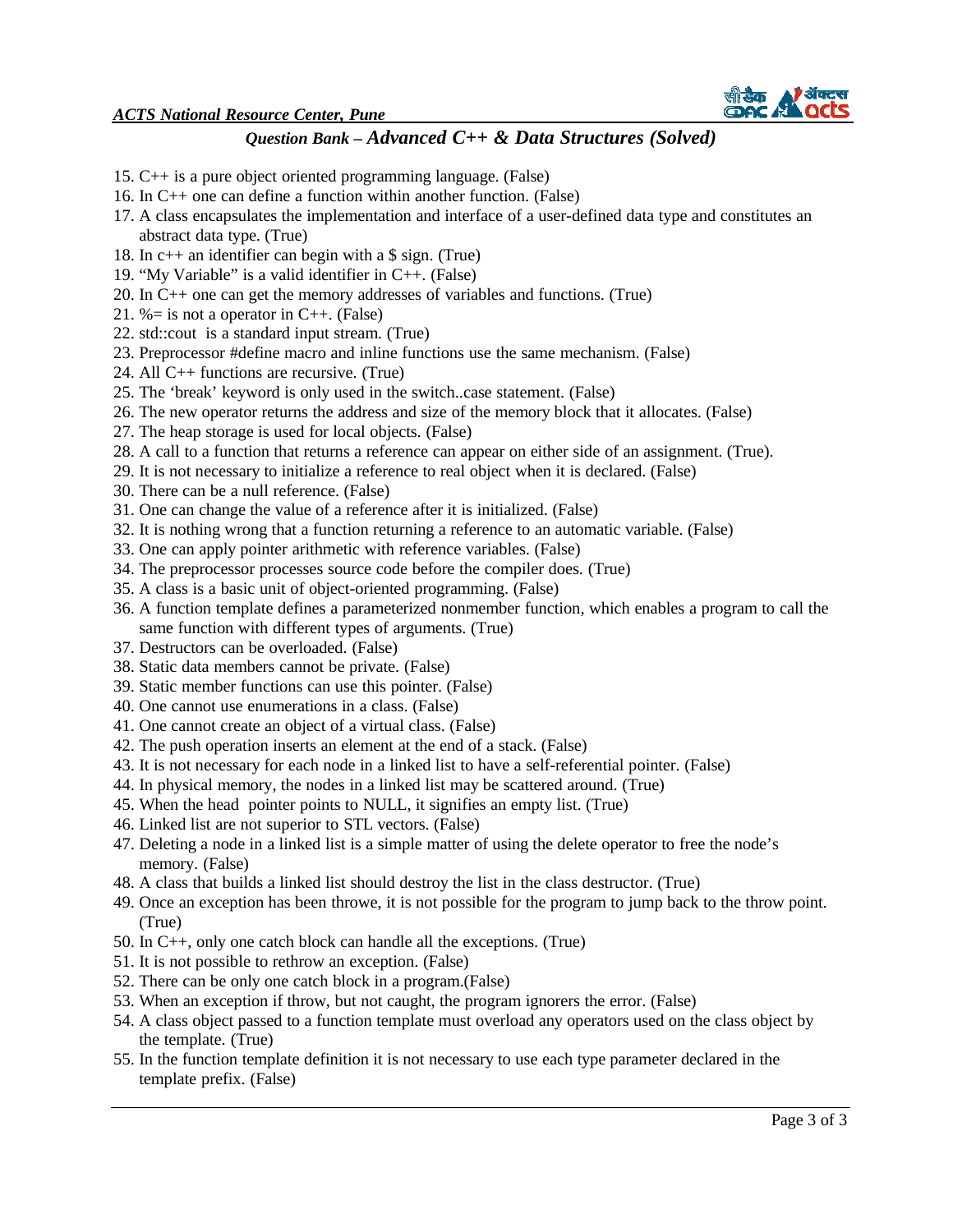

- 56. It is possible to overload a function template and an ordinary (non-template) function. (True)
- 57. A class template may not be used as a base class. (False)
- 58. When declaring an iterator from the STL, the compiler automatically creates the right kind, depending upon the container it is used with. (True)
- 59. 'ios' stream is derived from iostream. (False)
- 60. 'eof()' function returns zero value if the eofbit is set. (False)

### **Select the correct answer:**

|            |                       | #include <iostream.h></iostream.h>                                                                                                                                                                                                                                                | 1. What is the output of the following code?                                                   |              |           |                    |
|------------|-----------------------|-----------------------------------------------------------------------------------------------------------------------------------------------------------------------------------------------------------------------------------------------------------------------------------|------------------------------------------------------------------------------------------------|--------------|-----------|--------------------|
|            |                       | #include <string.h></string.h>                                                                                                                                                                                                                                                    |                                                                                                |              |           |                    |
|            | void main()           |                                                                                                                                                                                                                                                                                   |                                                                                                |              |           |                    |
|            | ł                     |                                                                                                                                                                                                                                                                                   |                                                                                                |              |           |                    |
|            |                       |                                                                                                                                                                                                                                                                                   | cout< <strlen("hello, th="" world.\n")<<"\n";<=""><th></th><th></th><th></th></strlen("hello,> |              |           |                    |
|            | }                     |                                                                                                                                                                                                                                                                                   |                                                                                                |              |           |                    |
| (a) $14$   |                       | $(b)$ 13                                                                                                                                                                                                                                                                          |                                                                                                | $(c)$ 12     |           | (d) None           |
|            | void main()           | #include <iostream.h></iostream.h>                                                                                                                                                                                                                                                | 2. What is the output of the following code?                                                   |              |           |                    |
|            | $\{$<br>}             | cout<<123< <endl;< td=""><td>/* this is /* an example */ of nested comment */</td><td></td><td></td><td></td></endl;<>                                                                                                                                                            | /* this is /* an example */ of nested comment */                                               |              |           |                    |
| (a) 123    |                       |                                                                                                                                                                                                                                                                                   | (b) Compile time error                                                                         |              | (c) None  | (d) Run time Error |
|            | void main()<br>{<br>} | #include <iostream.h><br/><math>\cot \ll</math>;</iostream.h>                                                                                                                                                                                                                     | 3. What is the output of the following code?                                                   |              |           |                    |
| $(a)$ 1    |                       |                                                                                                                                                                                                                                                                                   | (b) Compile time error                                                                         |              | $(c)$ NIL | (d) None           |
|            | void main()<br>₹      | #include <iostream.h><br/>int <math>a = 20</math>;<br/>int <math>\&amp; n = a;</math><br/><math>n=a++;</math><br/><math>a=n++;</math><br/>cout&lt;<a <<'',"<<n<<endl;<="" td=""><td>4. What is the output of the following code?</td><td></td><td></td><td></td></a></iostream.h> | 4. What is the output of the following code?                                                   |              |           |                    |
| (a) 20, 20 |                       | (b) $20, 21$                                                                                                                                                                                                                                                                      |                                                                                                | $(c)$ 21, 22 |           | $(d)$ None         |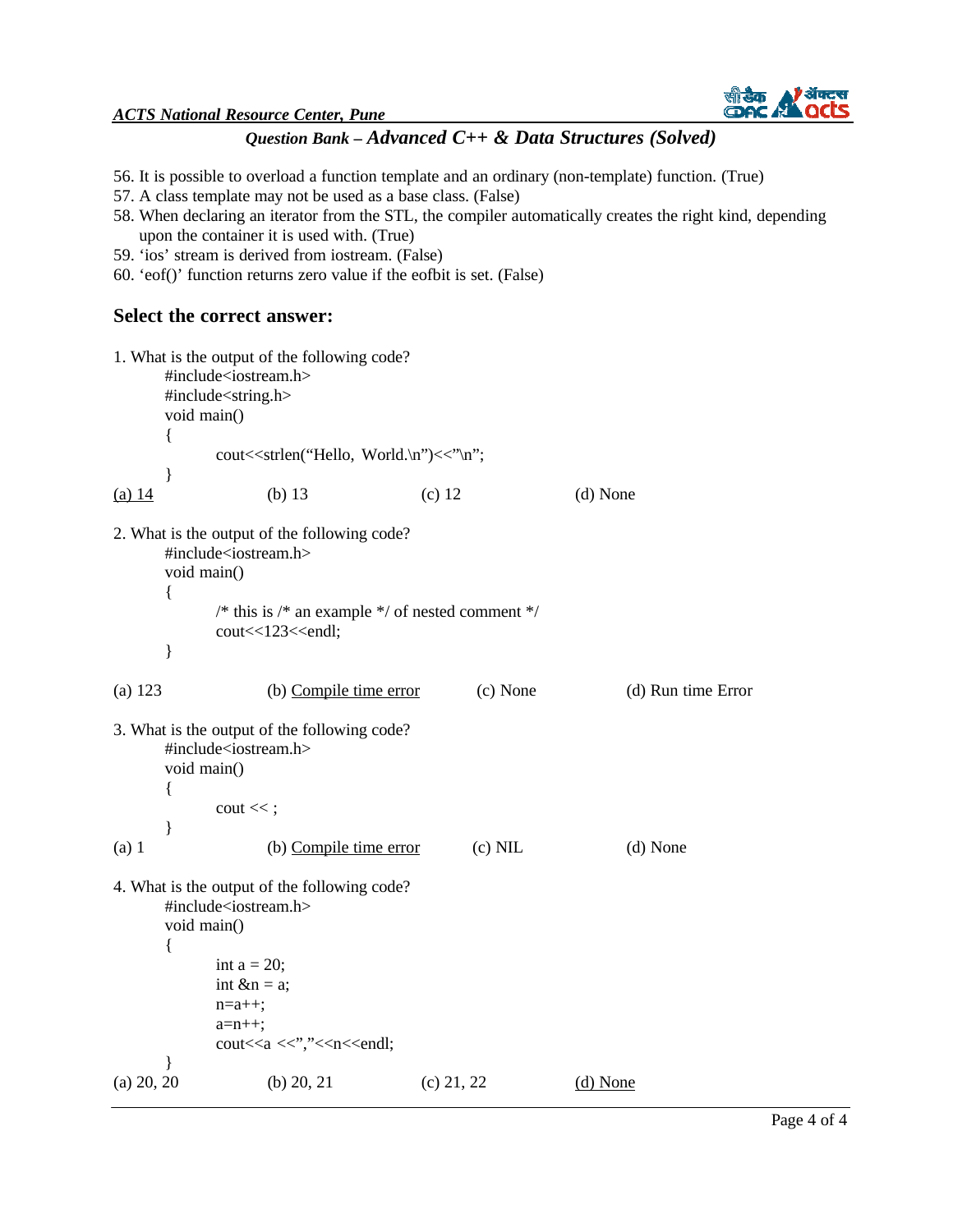

```
5. What is the output of the following code? 
      #include<iostream.h> 
      void main() 
      { 
             int a = 20,b=100;
             int \&n = a;
             n=a++;n = \&b;cout<<a <<'',"<<n<<endl;
       } 
(a) 21, 21 (b) 20, 21 (c) 21, 22 (d) Error
6. What is the output of the following code? 
      #include<iostream.h> 
      void main() 
      { 
             bool a=10;
             cout<<a<<endl;
      } 
(a) 10 (b) false (c) 1 (d) Error
7. What is the output of the following code? 
      #include<iostream.h> 
      void main() 
      { 
             int main; 
             main = 100:
             cout<<main++<<endl;
      } 
(a) 101 (b) 100 (c) None (d) Error: one cannot use main as identifier
8. What is the output of the following code? 
      #include<iostream.h> 
      void main() 
      { 
             int a=0,x; 
             x = ++a * --a;cout << + +a<< " " << a++ << " << x << endl;
      } 
(a) 0, 0, 0 (b) 2, 0, 0 (c) 2, 2, 2 (d) 3, 2, 2
9. What is the output of the following code? 
      #include<iostream.h> 
      void main() 
      { 
             a=32; 
             cout<<a<<endl;
```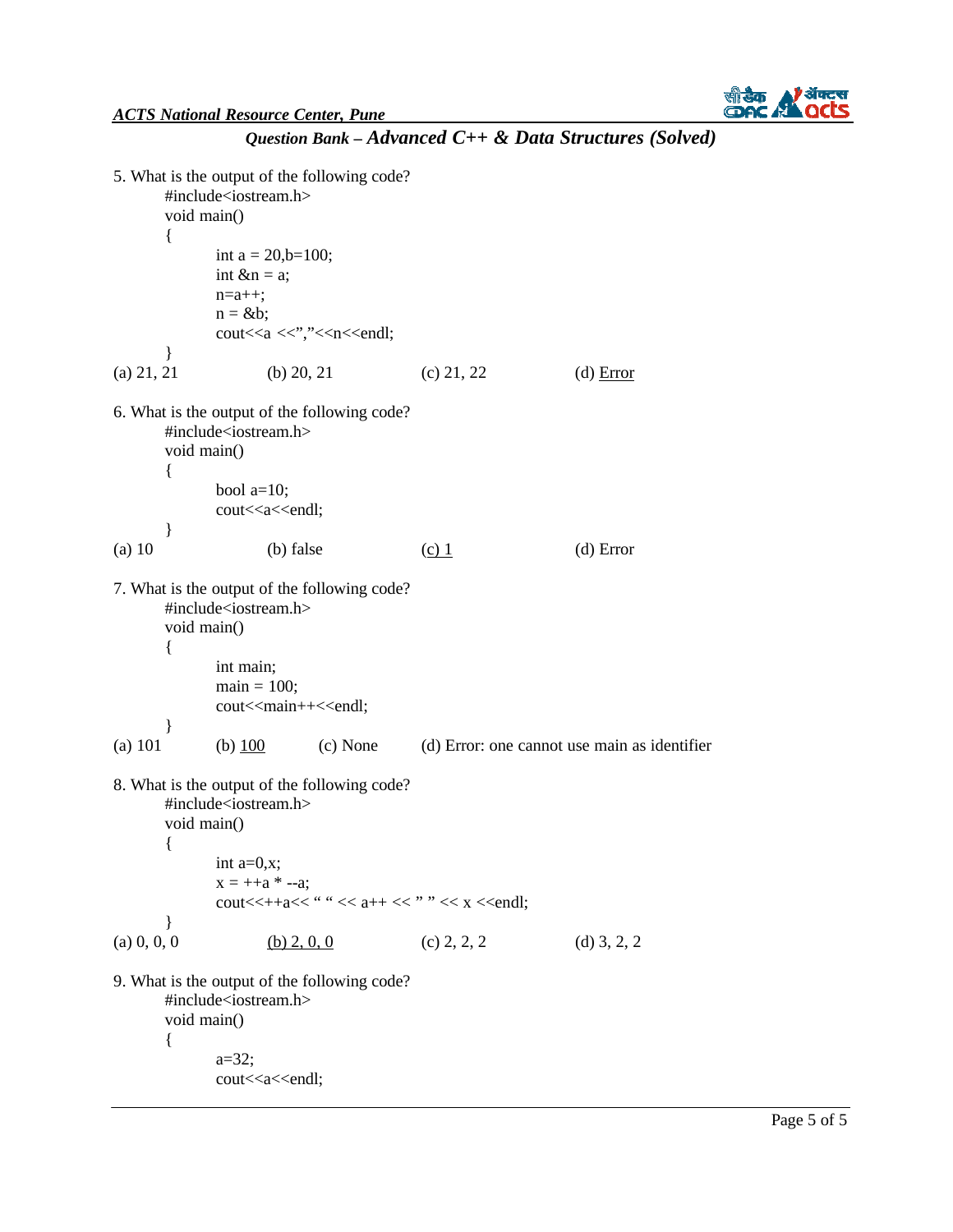

int a; } (a) 32 (b) 0 (c) Compile time error (d) Run time error 10. Which of the following is not valid expression? (a)  $33 / 9 / 3$  (b)  $23 \% (5 \% 2)$  (c)  $34 (7 / 3)$  (d) None 11. Evaluate the m%n++ expression, assuming m=24 and n=7 (a) 4 (b) 3 (c) 2 (d) None 12. Evaluate the m%++n expression, assuming m=24 and n=7 (a) 4 (b) 3 (c) 2 (d) None 13. Which of the following statement is true? (a) ! (p  $|| q$ ) is the same as !p  $||$  !q (b) !!!p is the same as !p (c) p & & q || r is the same as p & & (q || r) (d) None 14. Elements in an array are identified by a unique . (a) symbol (b) order (c) subscript (d) data type 15. An address is a\_\_\_\_\_\_\_\_, while a pointer is a\_ (a) variable, location (b) variable, position (c) constant, variable (e) None 16. 6.5 is a constant. (a) string literal (b) float literal (c) double literal (d) character literal 17. To execute a C++ program, one first need to translate the source code into object code. This process if called (a) translating (b) sourcing (c) compiling (d) coding 18. What is wrong with the following program? #include<iostream.h> void main() { do { int  $b=0$ ; cout << b;  $b++$ :  $\text{while}(b!=10);$ } (a) There is nothing wrong in the program. (b) Variable 'b' must not be initialized in the loop (c) Variable 'b' must not be declared in the loop (d) The condition for while loop is not valid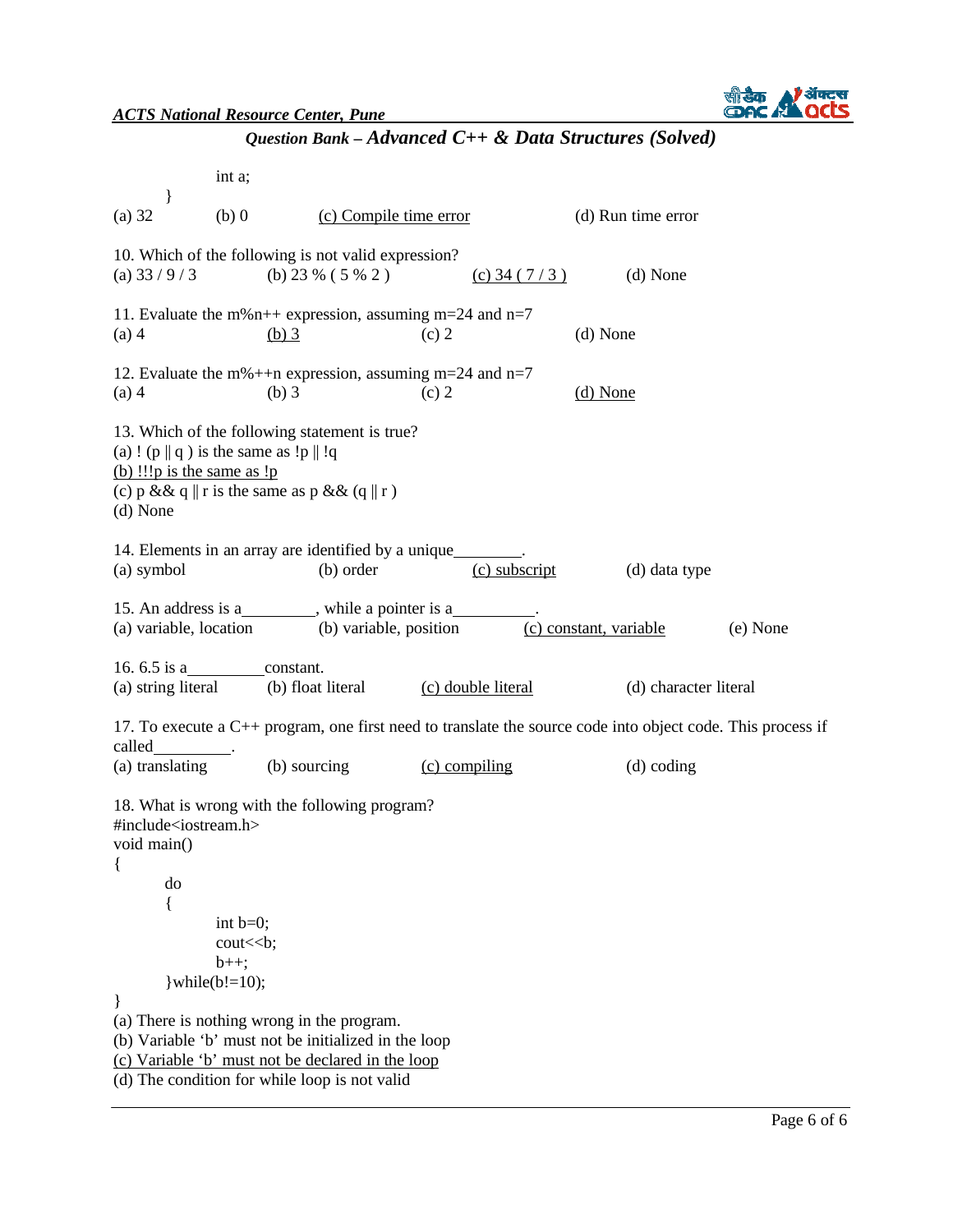

| Question Bank - Advanced $C++$ & Data Structures (Solved) |  |  |  |  |
|-----------------------------------------------------------|--|--|--|--|
|-----------------------------------------------------------|--|--|--|--|

| (a) recursion                                                                                                                                                             | 19. Sending a copy of data to a program module is called<br>(b) passing a reference                                                  |              | (c) passing a value | (d) None |  |
|---------------------------------------------------------------------------------------------------------------------------------------------------------------------------|--------------------------------------------------------------------------------------------------------------------------------------|--------------|---------------------|----------|--|
| 20. Each generic type in a template function definition is preceded by the keyword<br>(c) function<br>(b) type<br>(d) template<br>(a) class                               |                                                                                                                                      |              |                     |          |  |
| (a) $\wedge =$                                                                                                                                                            | 21. Which of the followings is not a $C_{++}$ opoerator?<br>$(b)$ .*                                                                 | (c) $&=$     | $(d)$ ->>           |          |  |
| void main()<br>ł                                                                                                                                                          | 22. What is the output of the following code?<br>#include <iostream.h></iostream.h>                                                  |              |                     |          |  |
|                                                                                                                                                                           | char $p[] = "This is a test";$<br>cout< <sizeof(p)<<","<<strlen(p);< td=""><td></td><td></td><td></td></sizeof(p)<<","<<strlen(p);<> |              |                     |          |  |
| $(a)$ 14, 14                                                                                                                                                              | (b) 15, 14                                                                                                                           | $(c)$ 14, 15 | (d) $15,15$         |          |  |
| 23. What is wrong with the following program?<br>#include <iostream.h><br/>void main()</iostream.h>                                                                       |                                                                                                                                      |              |                     |          |  |
| $\{$<br>int $a[5] = \{0\};$<br>for(int i=0;i<2;i++)<br>$a[i]=i;$<br>for(int i=0;i<5;i++)<br>cout< <a[i]<<endl;< td=""><td></td><td></td><td></td><td></td></a[i]<<endl;<> |                                                                                                                                      |              |                     |          |  |
| ł<br>(a) Array 'a' is not initialized properly<br>(b) There is no problem<br>(c) Redeclaration of variable 'i'<br>(d) There is a run time error                           |                                                                                                                                      |              |                     |          |  |
| #include <iostream.h><br/>void main()</iostream.h>                                                                                                                        | 24. What is the output of the following code?                                                                                        |              |                     |          |  |
| int $b[5]$ ;<br>$b=a;$<br>for(int i=0;i<5;i++)<br>cout<<br>b[i]< <endl;< td=""><td>int a[5] = {<math>100,2,3,22,400</math>};</td><td></td><td></td><td></td></endl;<>     | int a[5] = { $100,2,3,22,400$ };                                                                                                     |              |                     |          |  |
| $\}$<br>(a) $100,2,3,22,400$                                                                                                                                              | (b) garbage values                                                                                                                   |              | $(c)$ error         | (d) None |  |
| #include <iostream.h><br/>void main()</iostream.h>                                                                                                                        | 25. What is the output of the following code?                                                                                        |              |                     |          |  |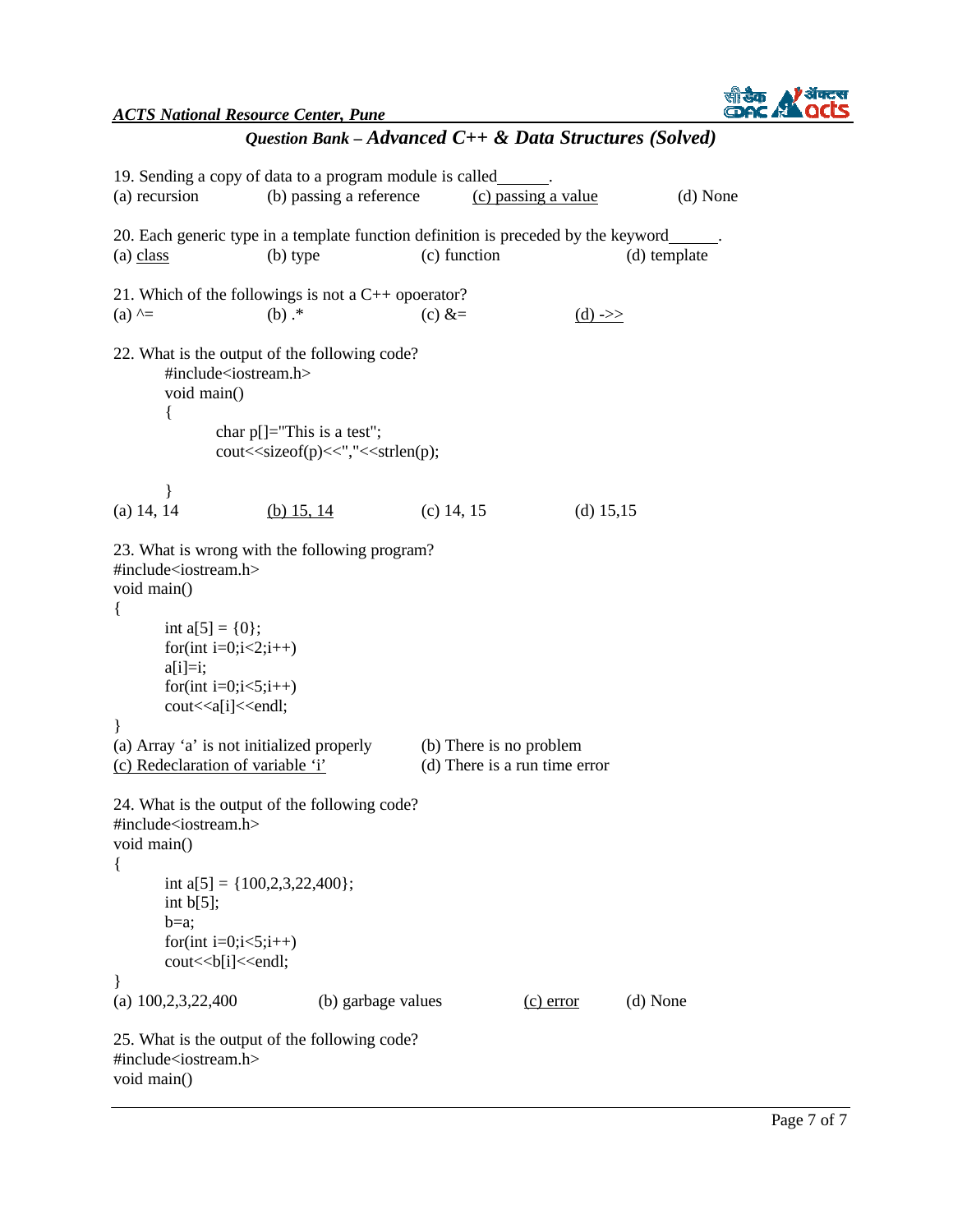

```
{ 
       int a[5] = \{1,2,3\};for(int i=0;i<5;i++)
       cout << a [i] << endl;
} 
(a) No output (b) 1 2 3 garbage garbage 
(c) 1\ 2\ 3\ 0\ 0 (d) There is a run time error
26. To delete a dynamically allocated array named 'a', the correct statement is 
(a) delete a; (b) delete a[0]; (c) delete []a; (d) delete [0]a;
27. Which of the followings is not a valid assignment statement? 
(a) total = 9; (b) name = "CDAC";
(c) profit = 123.123; (d) A = 'A';28. When do preprocessor directives execute? 
(a) Before the compiler compiles the program.
(b) After the compiler compiles the program. 
(c) At the same time as the compiler compiles the program. 
(d) None 
29. What is the output of the following code? 
#include<iostream.h> 
void main() 
{ 
       int i=5, j=0;
       while(i--\paralleli++\parallel)
       { 
              cout<<<i<<" "<<i<<'',";
       } 
} 
(a) 5 \, 1, 4 \, 2, 3 \, 3, 2 \, 4, 1 \, 5, (b) 4 \, 0, 3 \, 0, 2 \, 0, 1 \, 0, 0 \, 0,(c) 4 1, 3 2, 2 3, 1 4, 0 5, (d) None 
30. What is the output of the following code? 
#include<iostream.h> 
void main() 
{ 
       int a; 
       bool b; 
       a = 12 > 100;
       b = 12 \ge 100;
       cout<<a<<<" "<<br/>sb<<endl;
} 
(a) Error (b) 0 false (c) 0 1 (d) 0 0
```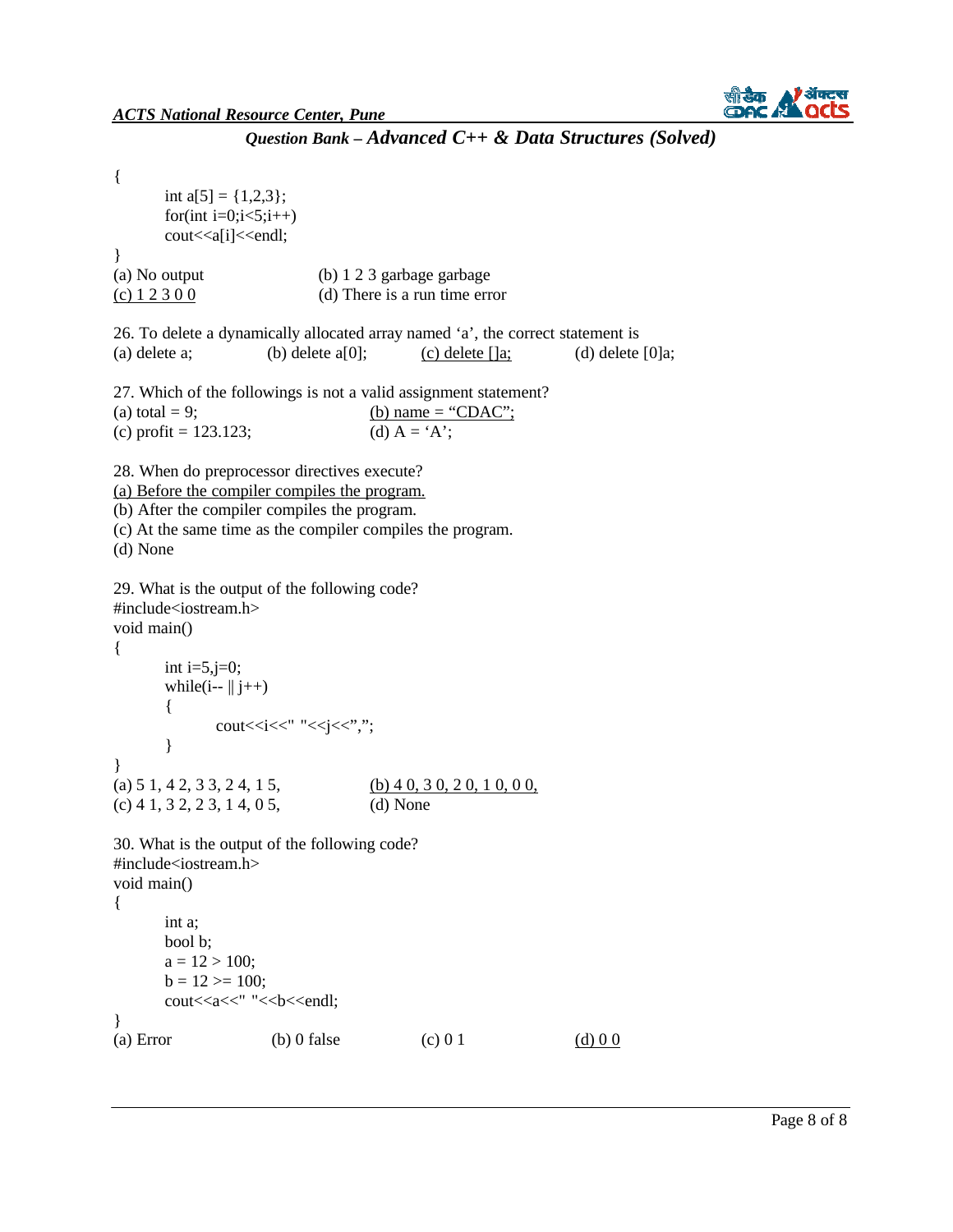

```
Question Bank – Advanced C++ & Data Structures (Solved)
```

```
31. What is the output of the following code? 
#include<iostream.h> 
int a = 1;
void main() 
{ 
      int a = 100;
       { 
             int a = 200;
             { 
                    int a = 300;
                    cout<<a<<","; 
             } 
             cout<<a<<","; 
       } 
      cout<<a<<","; 
      cout<<::a<<",";
} 
(a) Error (b) 100, 200, 300, 100, 
(c) 300, 200, 100, garbage, (d) 300, 200, 100, 1,
32. What is the output of the following code? 
#include<iostream.h> 
void main() 
{ 
      int x=10;
      (x<0)?(int a =100):(int a =1000);
      cout << a:
} 
(a) Error (b) 1000 (c) 100 (d) None 
33. What is the output of the following code? 
#include<iostream.h> 
void main() 
{ 
      int a = 0;
      cout<<(a = 10/a);
} 
(a) 0 (b) 1 (c) Compile Time error (d) Runtime Error
34. What is the output of the following code? 
#include<iostream.h> 
void main() 
{ 
      int x=0;
       while(x++<5){ 
             static x;
```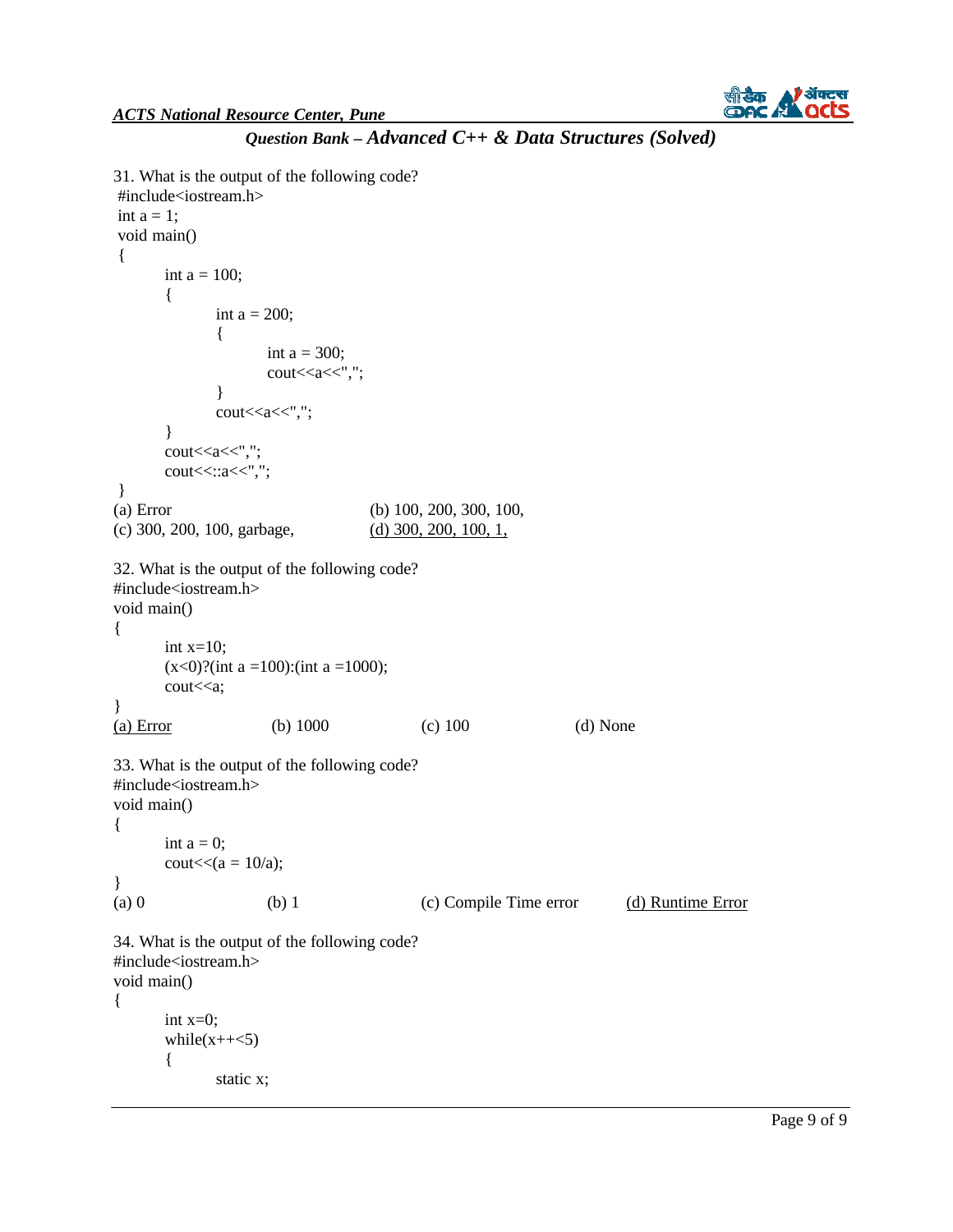

```
Question Bank – Advanced C++ & Data Structures (Solved)
```

```
x+=2;
              cout<<x<<" "; 
       } 
} 
(a) 1\ 2\ 3\ 4\ 5 (b) 2\ 4\ 6\ 8\ 10 (c) Compile Time error (d) Runtime Error
35. What is the output of the following code? 
#include<iostream.h> 
void main() 
{ 
       char str1[]="India", str2[]="India";
       if(str1 = str2)cout << "Both the string are same";
       else 
} 
              cout<<"Both the string are not same";
(a) Both the string are same (b) Both the string are not same
(c) Compile Time error (d) Runtime Error 
36. What is the output of the following code if user enters "This is a test"? 
#include<iostream.h> 
#include<string.h> 
void main() 
{ 
       char str[8]; 
       cin>>str; 
       cout<<str;
} 
(a) This is a test (b) This is a (c) This (d) Error 
37. What is the output of the following code? 
#include<iostream.h> 
void main() 
{ 
       int arr[] = {10,20,30,40,50};
       int *ptr = arr;cout << * ptr++<<" "<<* ptr;
} 
(a) 10 20 (b) 10 10 (c) 20 20 (d) 20 10
38. What is the output of the following code? 
#include<iostream.h> 
void main() 
{ 
       int arr[] = {10,20,30,40,50};
       int x,*ptr1 = arr, *ptr2=&arr[3];x = ptr2 - ptr1;
```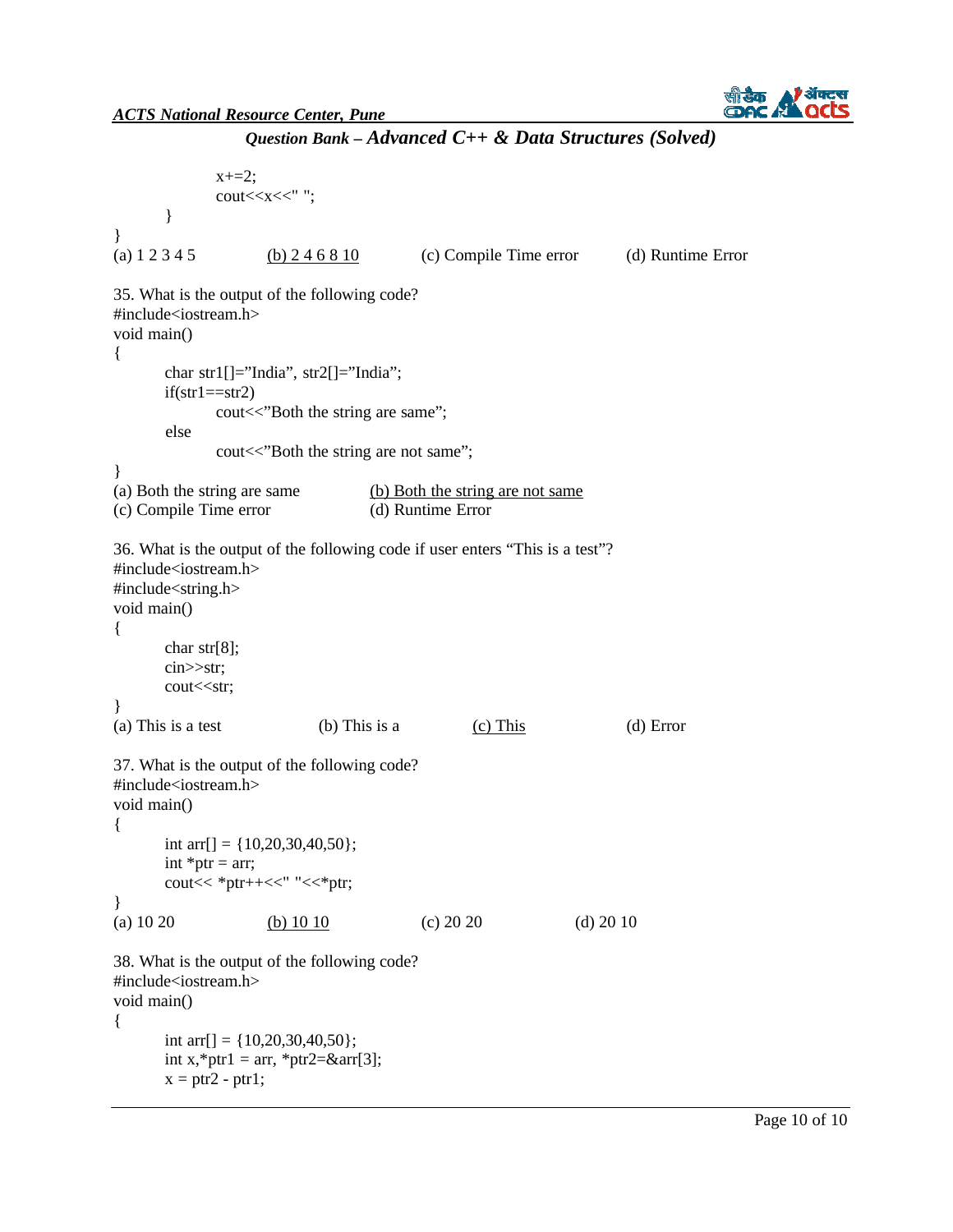*ACTS National Resource Center, Pune*

```
cout<<x; 
} 
(a) 6 (b) 3 (c) Compile Time error (d) Runtime Error 
39. Which of the following statement is false about pointers? 
(a) The ++ and -- operators may be used with pointer variables
(b) An integer may be added and subtracted from a pointer variable 
(c) A pointer may be added to another pointer.
(d) A pointer may be subtracted from another pointer. 
40. A null pointer is a pointer that contains 
(a) the address \overline{0} (b) the address that points to 0
(c) the address that points to '\sqrt{0'} (d) the address that points to -1
41. What is the output of the following code? 
#include<iostream.h> 
void main() 
{ 
       int arr[][3]={0,11,22,33,44,55}; 
       int *a = & \text{a} = \frac{10}{10};
       cout << arr[1][2] << " <<" (a+3);
} 
(a) 55 33 (b) 33 55 (c) Compile Time error (d) Runtime Error 
42. What is the output of the following code? 
#include<iostream.h> 
void main() 
{ 
       int arr[2][3][2]={{{2,4},{7,8},{3,4},}, {{2,2},{2,3},{3,4}, }}; 
       \text{cout} \ll (\text{*}(\text{*}(\text{*} \text{arr}+1)+2)+0)+7;} 
(a) 10 (b) 3 (c) garbage value (d) Error
43. What is the output of the following code? 
#include<iostream.h> 
void main() 
{ 
       int arr[2][3][2]={{{2,4},{7,8},{3,4},}, {{2,2},{2,3},{3,4}, }}; 
       \text{cout}<<^*(\text{arr}+1)+2+7;} 
(a) 16 (b) 7\alpha (c) 11 (d) Error
44. The design of classes in a way that hides the details of implementation from the user is known as: 
(a) Encapsulation (b) Information Hiding 
(c) Data abstraction (d) All of the above
```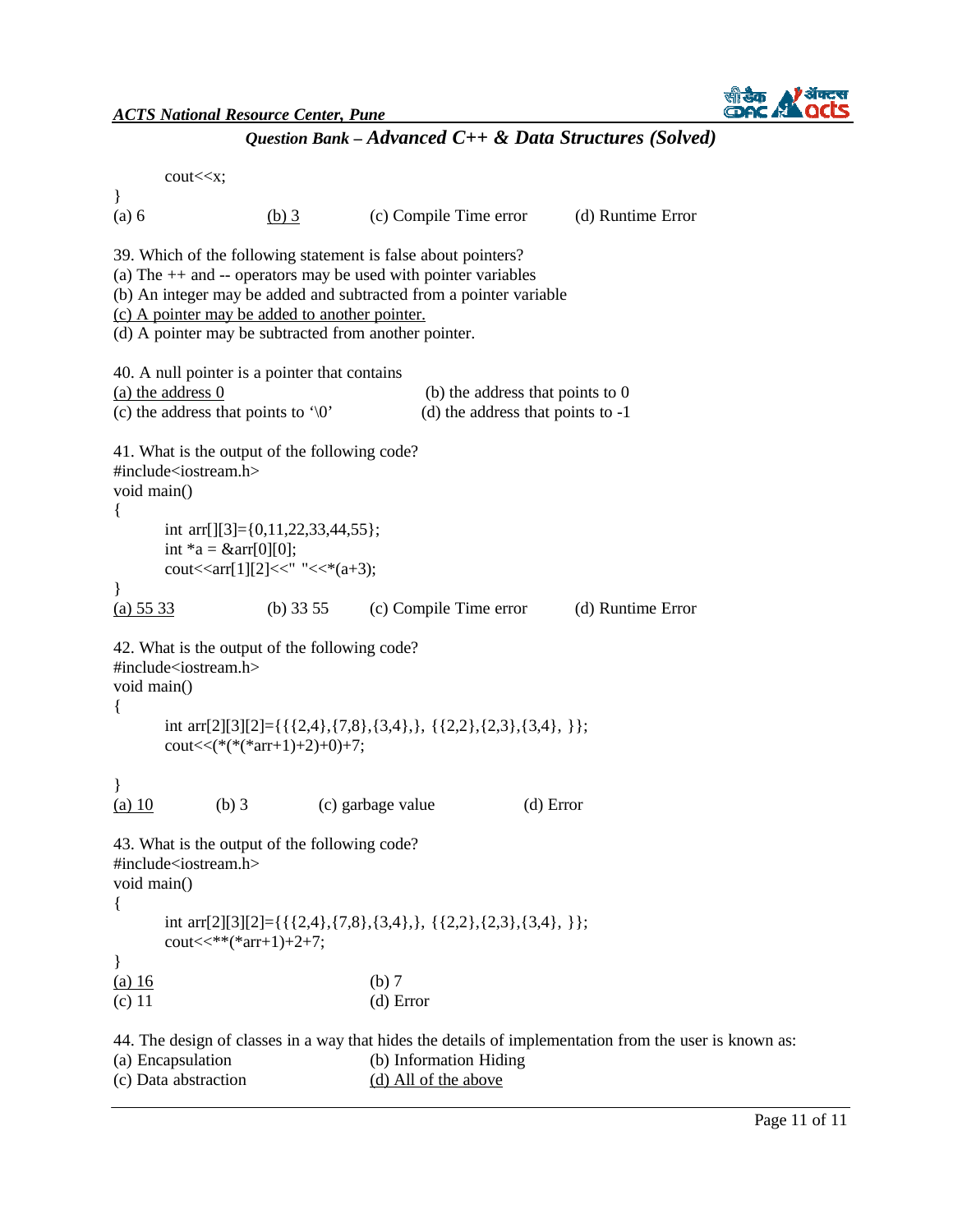

45. Which of the following keywords do you think can be used when declaring static members in a class? (i) Public

(ii) Private

(iii) Protected

 $(a)$  i, ii and iii. (b) i and ii.  $\alpha$  (c) Only i. (d) i and iii.

46. I want a nonmember function to have access to the private members of a class. The class must declare that function:

| (a) friend | (b) inline  |
|------------|-------------|
| (c) static | (d) virtual |

47. The ability to reuse objects already defined, perhaps for a different purpose, with modification appropriate to the new purpose, is referred to as

| ______<br>(a) Information hiding. | (b) Inheritance. |
|-----------------------------------|------------------|
| (c) Redefinition.                 | (d) Overloading. |

48. What do you think is the outcome of calling a redefined non-virtual function using a base-class pointer?

(a) The appropriate redefined version of the function will be used.

(b) The base-class version of the function will always be used.

(c) The outcome is unpredictable.

(d) A run-time error will occur.

#### 49. A class member that is to be shared among all objects of a class is called

(a) A const member (b) A reference parameter

(c) A static member (d) A function member

50. What is a base class?

(a) An abstract class that is at the top of the inheritance hierarchy.

(b) A class with a pure virtual function in it.

(c) A class that inherits from another class

(d)A class that is inherited by another class, and thus is included in that class.

51. A variable that is declared protected:

(a) Is visible only in the subclasses (and not in the class it is declared in).

(b) Is visible only in the class it is declared in.

(c) Is visible to all classes, but modifiable only in the class where it is declared.

(d) Is visible in the class it is declared in, and all of its subclasses.

52. What is a destructor?

(a) A function called when an instance of a class is initialized.

(b)A function that is called when an instance of a class is deleted.

(c) A special function to change the value of dynamically allocated memory.

(d) A function that is called in order to change the value of a variable.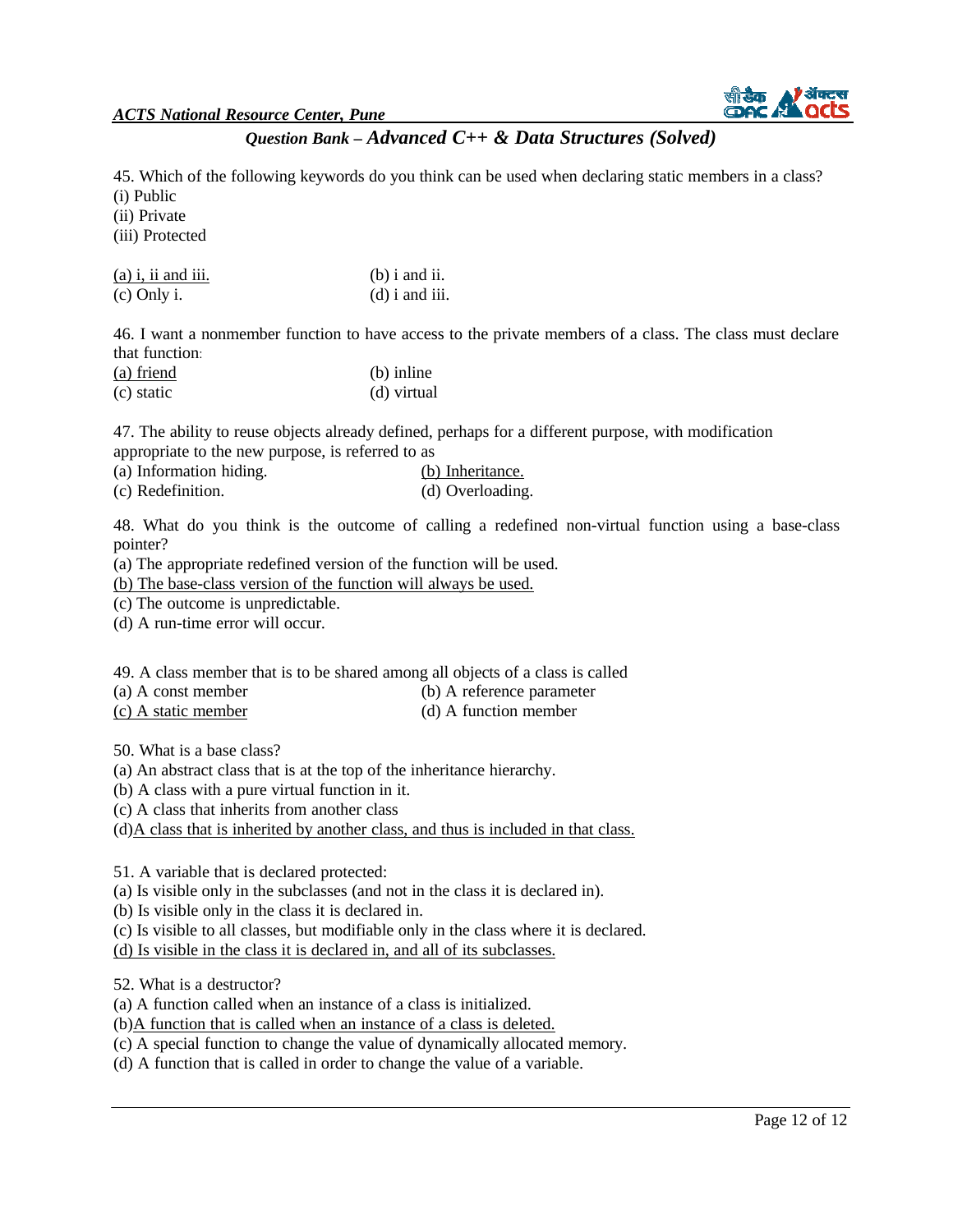

53.In protected inheritance:

(a) The public members of the base class become public.

(b) The public members of the base class become protected.

(c) The protected members of the base class become private.

(d) The public members of the base class become inaccessible.

54. If a class declares a variable static, this means:

(a) Each instance of a class will have its own copy of the variable.

(b) Changing the variable in one instance will have no effect on other instances of the class.

(c) There will be only one instance of the variable initialized for all classes.

(d) Every instance of the class must consider the value of the static variable before initializing.

55. In case of a copy constructor, which of the following is true?

(a) Used to instantiate an object from another existing object

(b) To copy one object to another existing object.

(c) Can be a substitute for a  $=$  operator.

(d) All of the above.

56. A class declaring another class as a friend will:

(a) Have wine and cheese with that other friend.

(b) Allow that class to declare an instance of it in its list of private variables.

(c)Allow the other class (the one declared as friend) to access to the declaring class's private variables

(d) Allow the class declaring the other as a friend to access the declared class's private variables.

57. Which of the following can be virtual?

(a) constructors

(b) destructors

(c) static functions

(d) None of the above

58. Where is an exception generated?

(a) In the catch block

(b) In the throw clause

(c) In the constructor of a class

(d) Only when memory allocation fails.

59. Static member functions

(a) can be used without an instantiation of an object.

(b) can only access static data.

(c) Both 1 and 2 are correct.

(d) Neither 1 nor 2 are correct.

60. Which one is the simplest data structure:

| (a) $Array$ | (b) Linked List |
|-------------|-----------------|
| $(c)$ Tree  | (d) Struct      |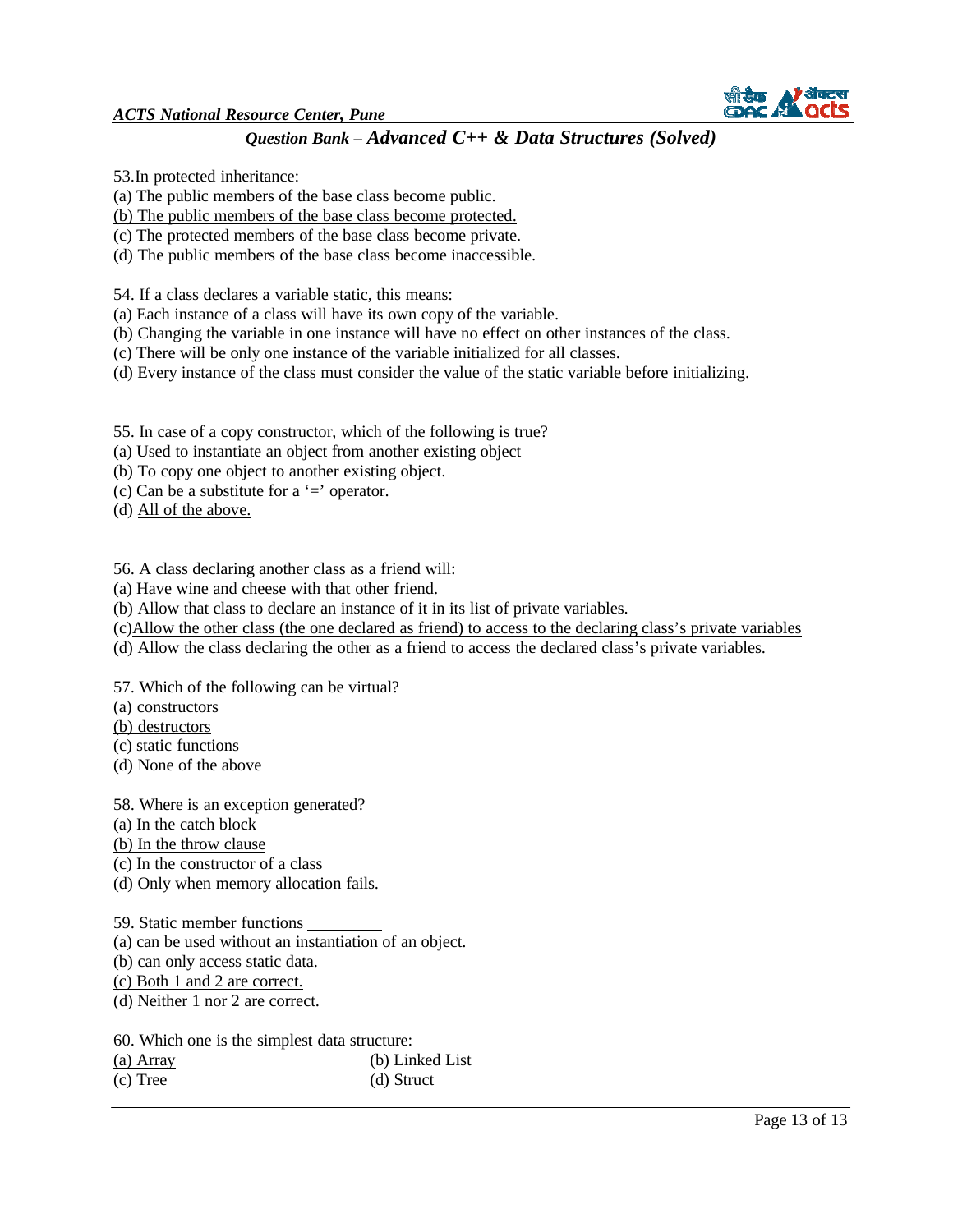

| 61. Which is not a data structure:                       |                      |
|----------------------------------------------------------|----------------------|
| (a) Array                                                | (b) Linked List      |
| $(c)$ Binary                                             | (d) Struct           |
| 62. Which is not a sorting technique:                    |                      |
| (a) Radix sort                                           | (b) Merge sort       |
| (c) Poll sort                                            | (d) Quick sort       |
| 63. There are _____________types of searching technique: |                      |
| $(a)$ 2                                                  | $(b)$ 3              |
| $(c)$ 1                                                  | $(d)$ 4              |
| 64. For balancing a tree we use:                         |                      |
| (a) Left rotation                                        | (b) Right rotation   |
| $(c)$ Both                                               | (d) None             |
| 65. In recursion which data structure is used:           |                      |
| (a) Array                                                | (b) Linked List      |
| $(c)$ Tree                                               | $(d)$ Stack          |
|                                                          |                      |
| 66. If a tree has only one node than the tree may be a:  |                      |
| (a) Binary tree                                          | (b) Tertiary tree    |
| (c) Not a tree                                           | (d) (a) & (b)        |
| 67. Stack is not used in                                 |                      |
| (a) Recursion                                            | (b) Quick Sort       |
| (c) Postfix Notation                                     | (d) Simulation       |
| 68. Which one is not a type of a queue:                  |                      |
| (a) Deque                                                | (b) Circular Queue   |
| (b) Priority Queue                                       | (d) Non-linear Queue |
|                                                          |                      |
| 69. Which one is not a linear data structure:            |                      |
| (a) Array                                                | (b) Stack            |
| (c) Queue                                                | $(d)$ Tree           |
| 70. Linked lists are not used in:                        |                      |
| $(a)$ OS                                                 | (b) Linker           |
| (c) Compiler                                             | $(d)$ None           |
| 71. In double order traversal:                           |                      |
| (a) Every node is visited once                           |                      |
| (b) Every node is visited twice                          |                      |
| (c) Some nodes are visited twice                         |                      |
| (d) Only root node is visited twice                      |                      |
|                                                          |                      |
| 72. A Graph is a :                                       |                      |
| (a) Linear Data Structure                                |                      |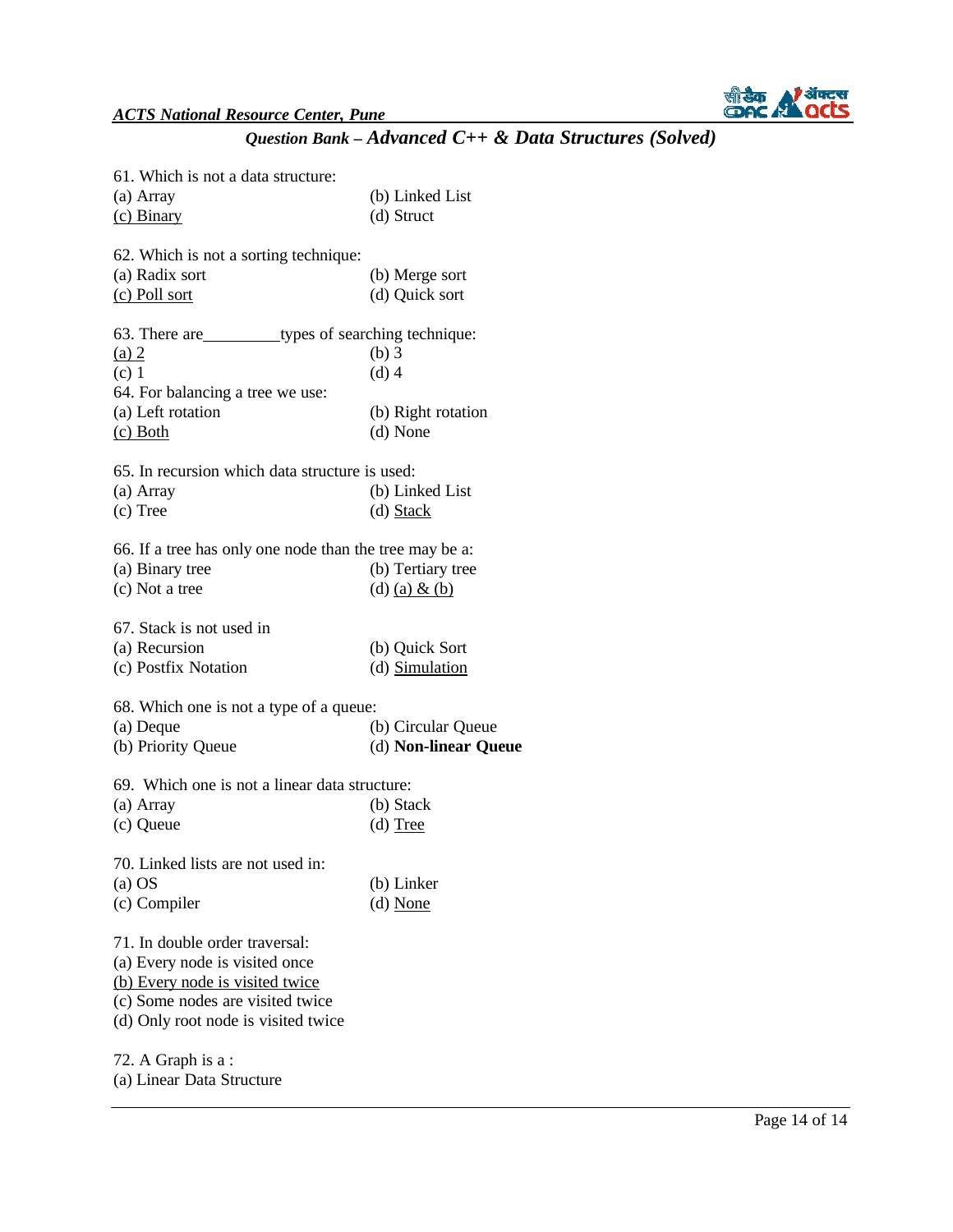

- (b) Non- Linear Data Structure
- (c) Not a Data Structure
- (d) Circular Data Structure
- 73. Searching Techniques in Ghraph are :
- (a) Breadth-last Search & Depth- first Search
- (b) Depth- last Search & Breadth-first Search
- (c) Breadth-first Search & Depth- first Search
- (d) Breadth-last Search & Depth- last Search

74. The organization and management of data structures are take place in:

- (a) Primary Memory
- (b) Secondary Memory
- (c) External Memory
- (d) Primary & Secondary Memory

#### 75. The node of the circular doubly linked list must have:

- (a) One data and two address fields
- (b) One data and one address fields
- (c) Two data and two address fields
- (d) Two data and one address fields

76. In a complete binary tree of 'n' levels, there are:

- (a)  $2^n$  leaves and  $2^n$ -1 non-leaf nodes
- (b) 2n-1 leaves and 2n non-leaf nodes
- (c)  $n^2$  leaves and  $n^2$ -1 non-leaf nodes
- (d)  $2^n$ -1 leaves and  $2^n$  non-leaf nodes

77. In an expression binary tree, to obtain the postfix form of the expression we traverse in:

- (a) Pre order (b) Post order
- (c) In order (d) Pre and Post order both

78. In a binary tree, to delete a node that has two children, we require:

- (a) Post order successor
- (b) Pre order successor
- (c) In order ancestor
- (d) In order successor
- 79. What is the max number of edges an undirected graph with N nodes can have?
- (a) N (b)  $N^2$
- (c) 2N (d) none of the above
- 80. What type of data structure is used in a depth-first search?
- (a) Stack (b) queue
- (c) Arrays (d) All of the above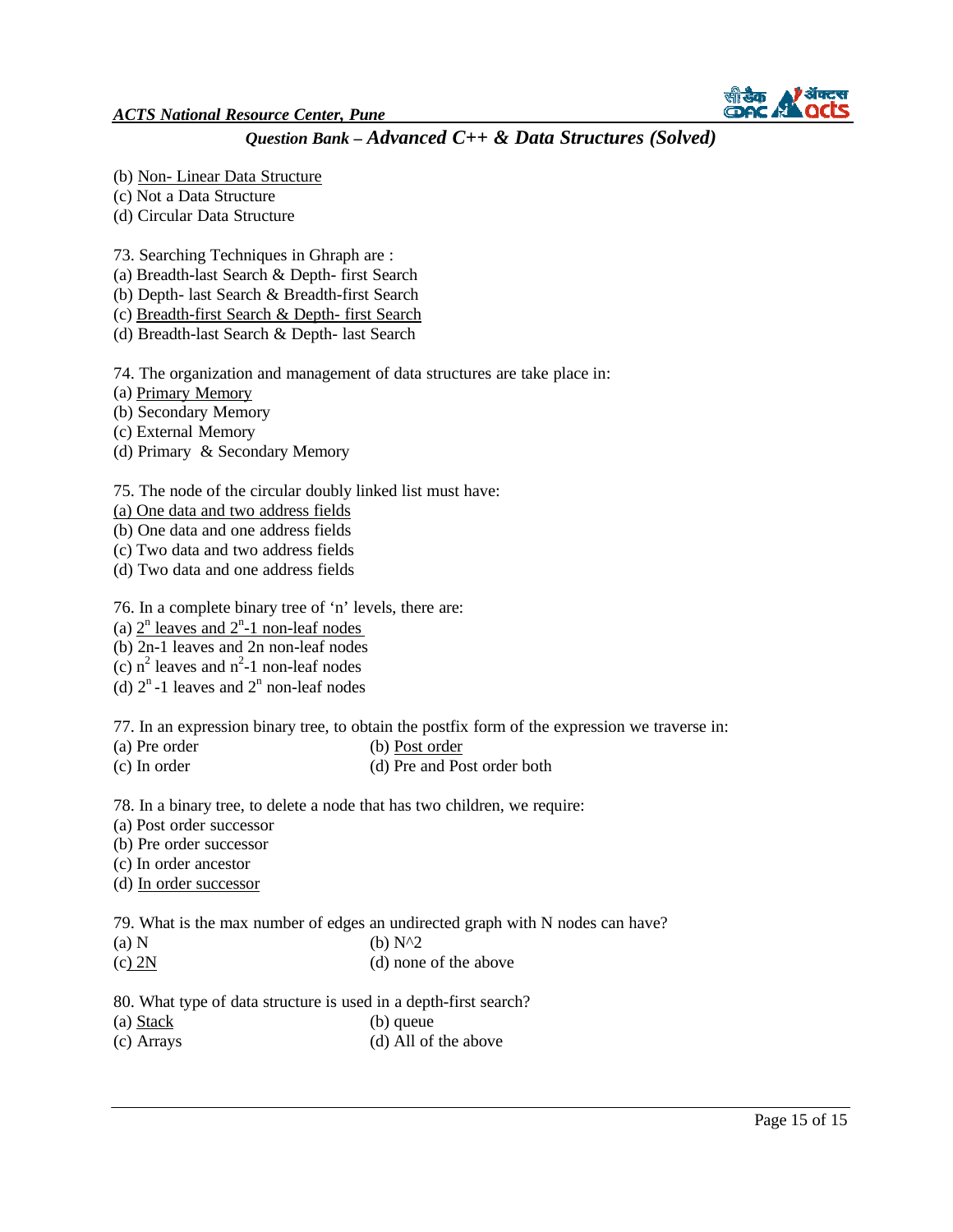*ACTS National Resource Center, Pune*



## *Question Bank – Advanced C++ & Data Structures (Solved)*

81. One of the following algorithms is NOT an example of using the divide-and-conquer technique. Which one?

- (a) quicksort (b) mergesort
- (c) bubblesort (d) binary search

82. To apply the binary search algorithm, the data items should be represented as:

- (a) a binary tree (b) a list implemented as a linked-list
- (c) a list implemented as an array (d) an ordered list implemented as an array

83. Which of the following statements is true?

(a) A graph can be drawn on paper in only one way.

(b) Graph vertices may be linked in any manner.

(c) A graph must have at least one vertex.

(d) A graph must have at least one edge.

84. Suppose you have a directed graph representing all the flights that an airline flies. What algorithm might be used to find the best sequence of connections from one city to another?

(a) Breadth first search.

(b) Depth first search.

(c) A cycle-finding algorithm.

(d) A shortest-path algorithm.

85. What kind of list is best to answer questions such as "What is the item at position n?"

(a) Lists implemented with an array.

(b) Doubly-linked lists.

(c) Singly-linked lists.

(d) Doubly-linked or singly-linked lists are equally best

86. The operation for adding an entry to a stack is traditionally called:

| (a) add      | (b) append |
|--------------|------------|
| $(c)$ insert | $(d)$ push |

87. A\_\_\_\_\_\_\_\_ performs the copying for value returns as well as for value parameters.

(a) Copy Constructor (b) Parameterize Constructor

(c) Default Constructor (d) none

89. Consider A and B as two operands, and "+" as the operator, the presentation  $A + B$  is called:

- (a) prefix (b) postfix
- (c) infix (d) suffix

90. What makes a class abstract?

(a) The class must not have method

(b) The class must have a constructor that takes no arguments

(c) The class must have a function definition equal to zero

(d) The class may only exist during the planning phase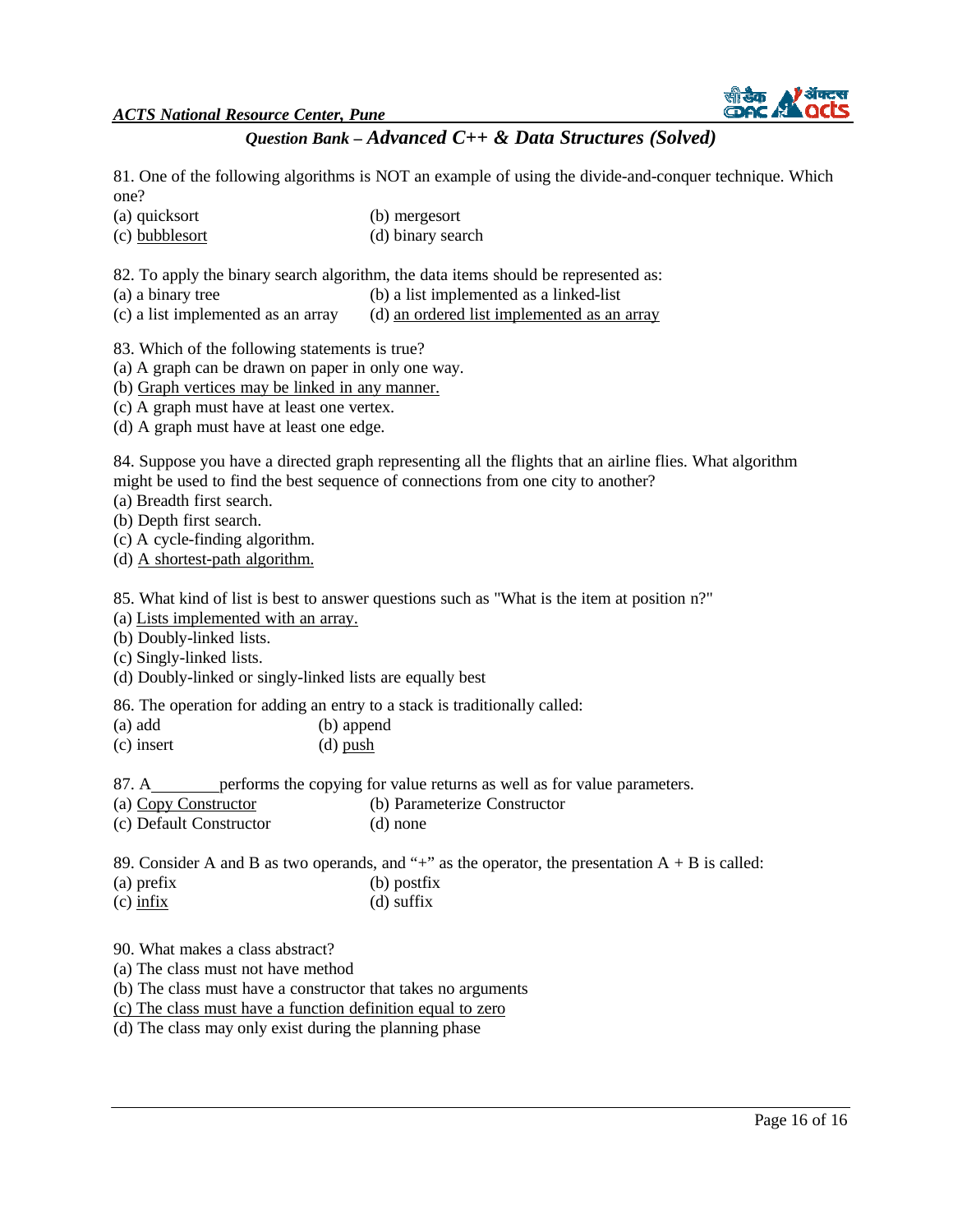

```
91. 
#include<iostream.h> 
class Base 
{ 
public: 
}; 
       int static i; 
       Base()class Sub1: public virtual Base{}; 
class Sub2: public Base{}; 
class Multi: public Sub1, public Sub2 {}; 
void main() 
{ 
       Multi m; 
} 
In the above program, how many times Base's constructor will be called? 
(a) 1 (b) 2
(c) 3 (d) none
92. 
#include<iostream.h> 
namespace N1 
{ 
       int f(int n) {return n*2;}
} 
namespace N2 
{ 
       int f(double n) {return n*3;}
} 
void main() 
{ 
       using N1::f; 
       int i1=f(1.0);using N2::f; 
       int i2=f(1.0);
} 
In the above code what would be the values of i1 and i2 
(a) i1=2 i2=2 <br>(c) i1=3 i2=2 <br>(d) Error
(c) i1=3 i2=2
93. 
#include<iostream.h> 
class Base 
{ 
       public : int a; 
       protected: int b; 
       private: int c;
```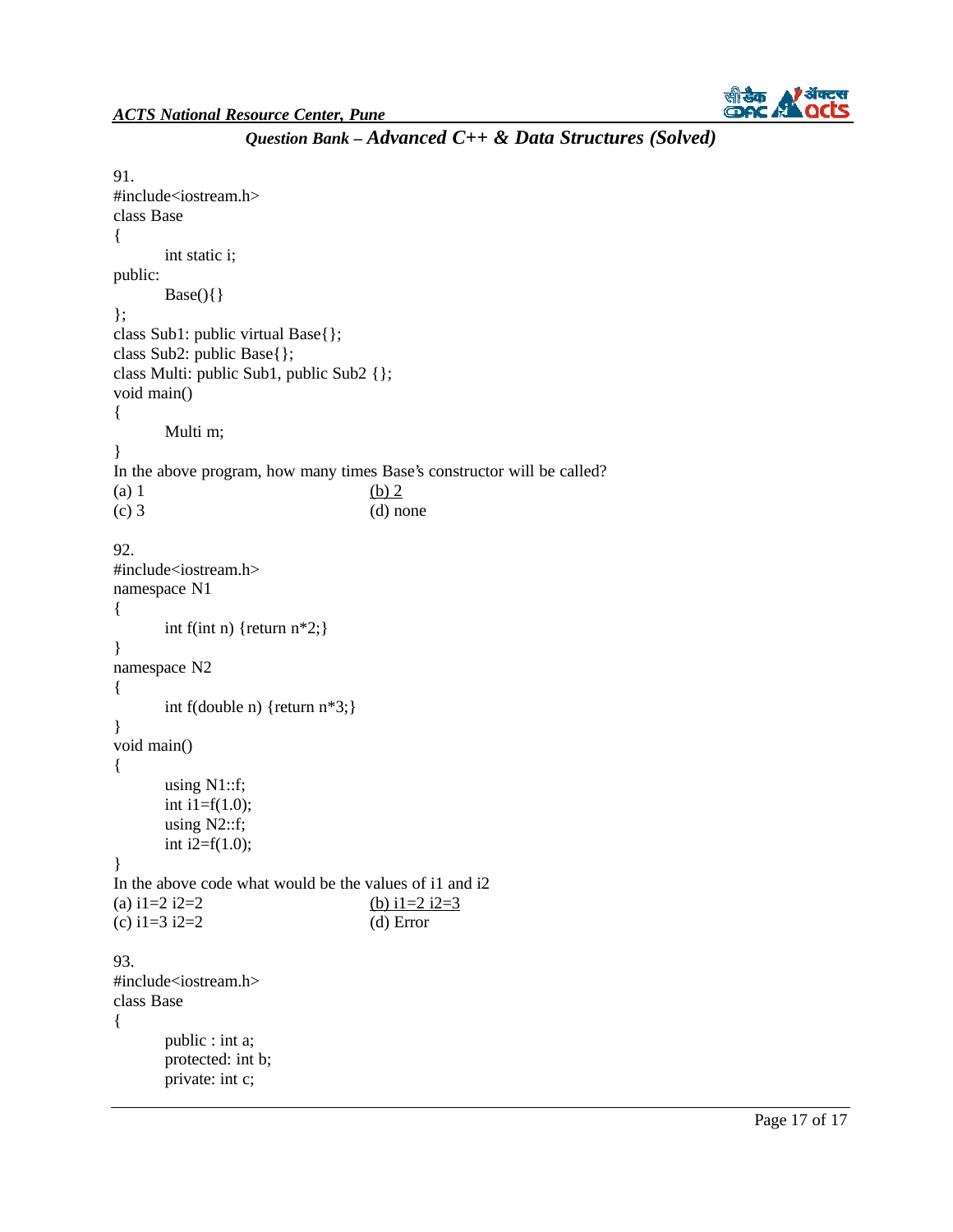

```
}; 
class Derived: Base 
{ 
      int d; 
      friend Friend; 
\mathcal{E}:
class Friend 
{ 
      Derived derived; 
}; 
In the above code, which of the following variables can be accessed in "Friend"? 
(a) only a and b (b) a,b and c
(c) only a (d) Error
94. What is the output of the following code? 
#include<iostream.h> 
int count=0; 
class obj 
{ 
public : 
      obj(){count++;} 
      ~obj(){count--;} 
}; 
int main() 
{ 
      obj A,B,C,D,E; 
      obj F; 
       { 
             obj G; 
       } 
      cout<<<oount;
      return 0; 
} 
(a) 0 (b) 5
(c) 1 \frac{(d) 6}{6}95. What is the output of the following code? 
#include<iostream.h> 
int main() 
{ 
       for(int ii=0;ii<3;+iii)
       { 
             switch(ii) 
             {
```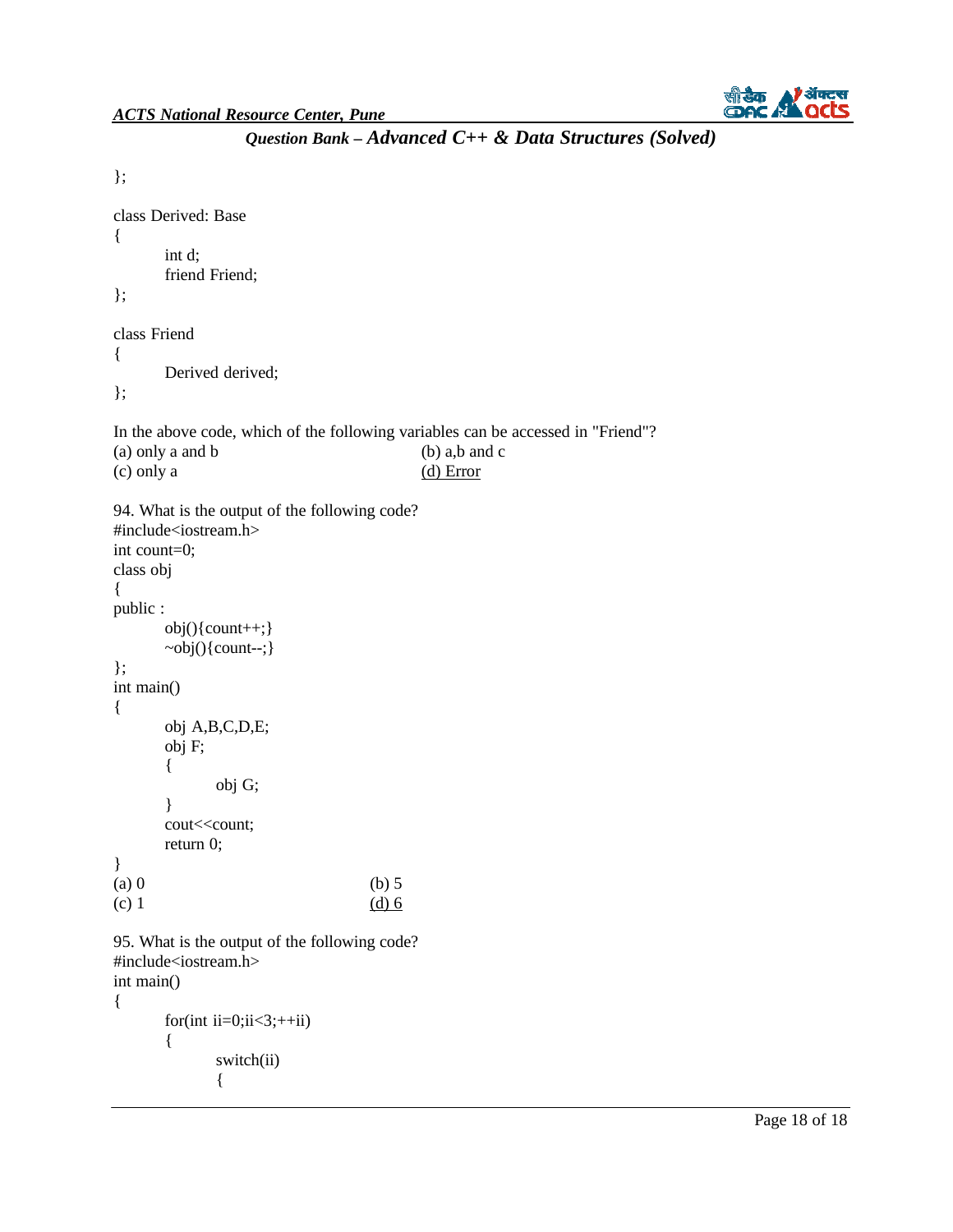

```
Question Bank – Advanced C++ & Data Structures (Solved)
```

```
case 0:cout << "zero";
              case 1:cout << "one ";continue;
              case 2:cout << "two "; break;
              } 
       } 
       return 0; 
} 
(a) zero one one two (b) zero one two 
(c) zero two (d) none 
96. What is the output of the following code? 
#include<iostream.h> 
class obj 
{ 
public : 
       obj(){cout < "in "; }
       \simobj(){cout << "out"; }
}; 
int main() 
{ 
       obj A,B; 
       { 
       } 
       obj E; 
              obj D; 
       return 0; 
} 
(a) in in in out in out out out out out (b) in in in out out out out out
(c) in in in out in out out out (d) none 
97. What is wrong in the following code? 
#include<iostream.h> 
class Base 
{ 
public : 
       Base()};
       virtual \simBase(){};
}; 
class Derived : protected Base 
{ 
public: 
       virtual ~Derived(){};
}; 
int main() 
{ 
       Base *pb = new Derived;
       return 0;
```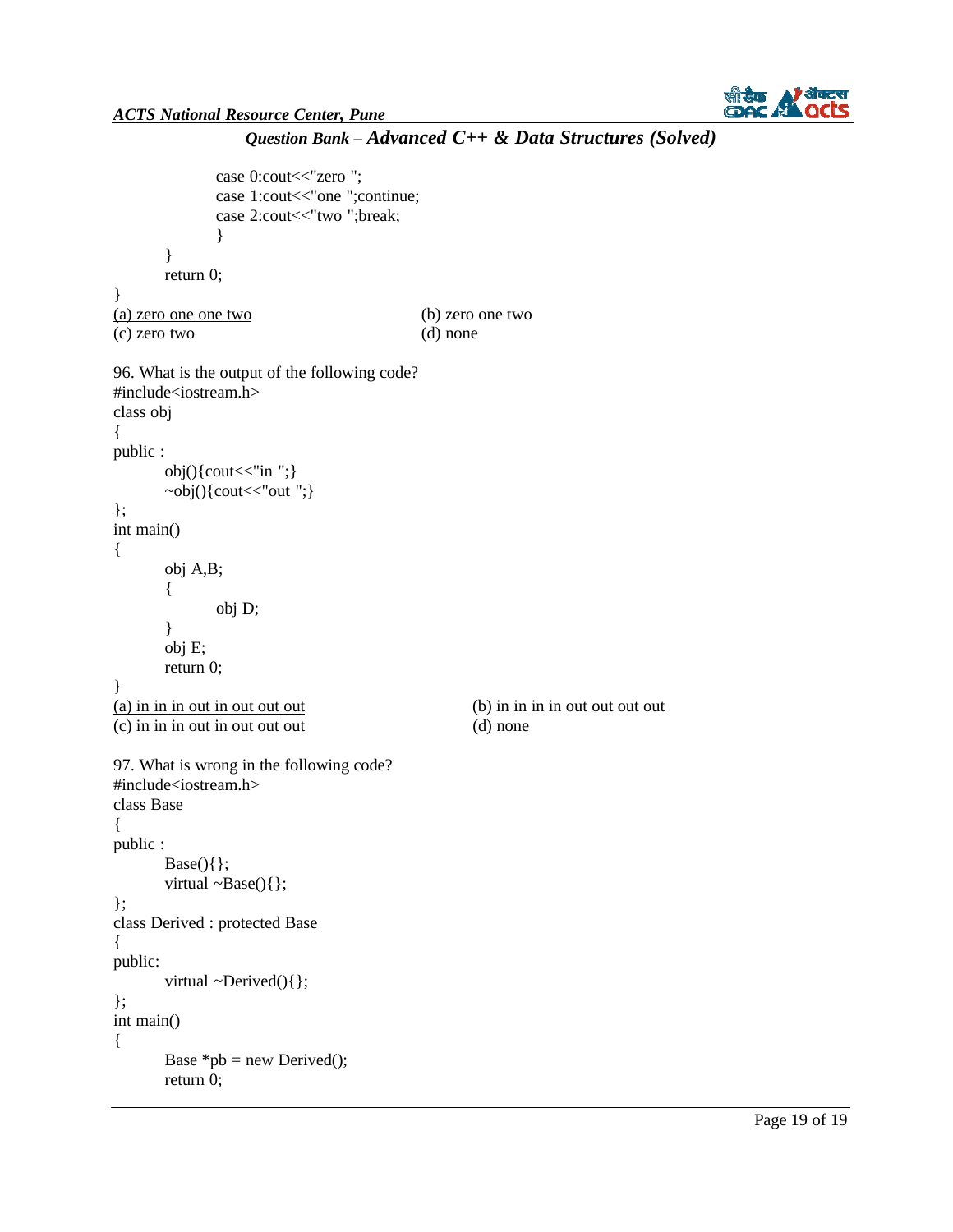(a) There is nothing wrong



# *Question Bank – Advanced C++ & Data Structures (Solved)*

}

{

}

{

{

{

}

```
(b)One cannot have a 'Base' pointer to 'Derived' since it is not derived publicly
(c) One need a derived class pointer to point to a derived class. 
(d) One required to code a constructor for Derived. 
98. What is the output of the following code? 
#include<iostream.h> 
class professor{public:professor(){cout<<"professor ";};}; 
class researcher{public: researcher(){cout<<"researcher";};};
class teacher: public professor{public: teacher(){cout<<"teacher";};};
class myprofessor: public teacher, public virtual researcher 
{public:myprofessor(){cout<<"myprofessor ";};}; 
int main() 
        myprofessor obj; 
        return 0; 
(a) professor researcher teacher myprofessor 
(b) researcher professor teacher myprofessor
(c) myprofessor teacher researcher professor 
(d) myprofessor researcher professor teacher 
99. What is the output of the following code? 
#include<iostream.h> 
class Parent 
public: 
        Parent(){Status();}
        virtual \simParent() { Status(); }
        virtual void Status(){cout<<"Parent ";}
}; 
class Child: public Parent 
public: 
        Child(){Status();} 
        virtual ~Child() { Status();}
        virtual void Status(){cout<<"Child ";} 
}; 
void main() 
        Child c;
```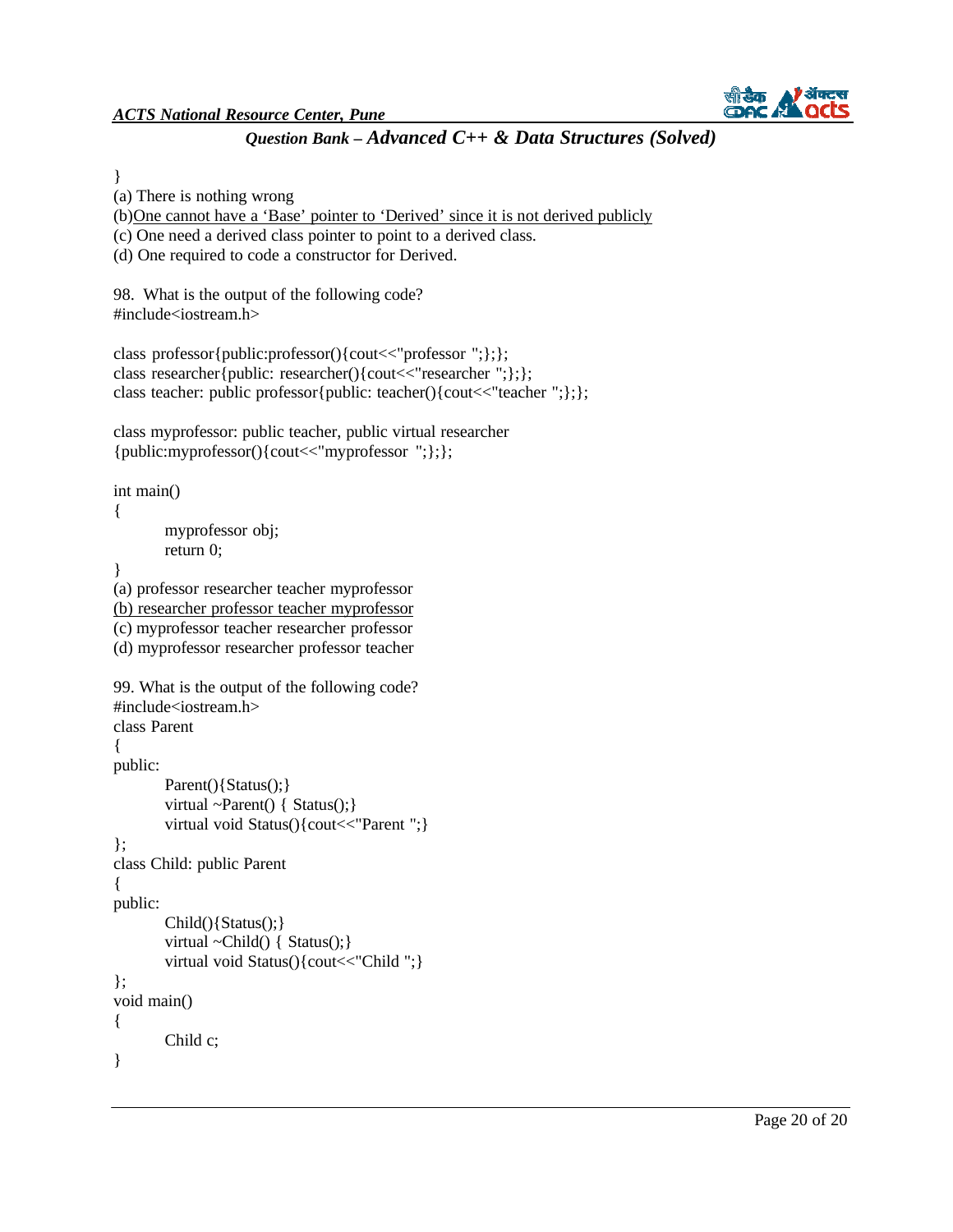

```
Question Bank – Advanced C++ & Data Structures (Solved)
```

```
(a) Parent Parent 
(b)Parent Child Child Parent
(c) Child Parent Parent Child 
(d) Error 
100. What is wrong in the following code? 
#include<iostream.h> 
class Base 
{ 
public: 
       virtual void Method() = 0{n=1;}
private: 
       int n; 
}; 
class D1:Base {}; 
class D2:public D1 
{ 
        int i; 
        void Method()\{i=2;\}\};
int main() 
{ 
       D<sub>2</sub> test:
       return 0; 
} 
(a)There is no error.
(b) There is a syntax error in the declaration of "Method". 
(c) Class D2 does not have access to "Method". 
(d) Class D1 must define "Method".
```
#### **Answers the followings:**

- 1. Write five main differences between C and C++.
- 2. Write three main differences between inline functions and macros with parameters.
- 3. What is name mangling in  $C_{++}$ ?
- 4. What are the differences between pointers and references?
- 5. What is there is no null reference?
- 6. Why we use operator overloading?
- 7. What is an automatic default constructor, and what does it do?
- 8. When is it appropriate to use a const reference parameter? Give a small example as part of your answer?
- 9. What are the differences between variable declaration and variable definition?
- 10. What is the significance of wchar\_t keyword?
- 11. What are the manipulators in C++?
- 12. Differences between new operator and malloc function.